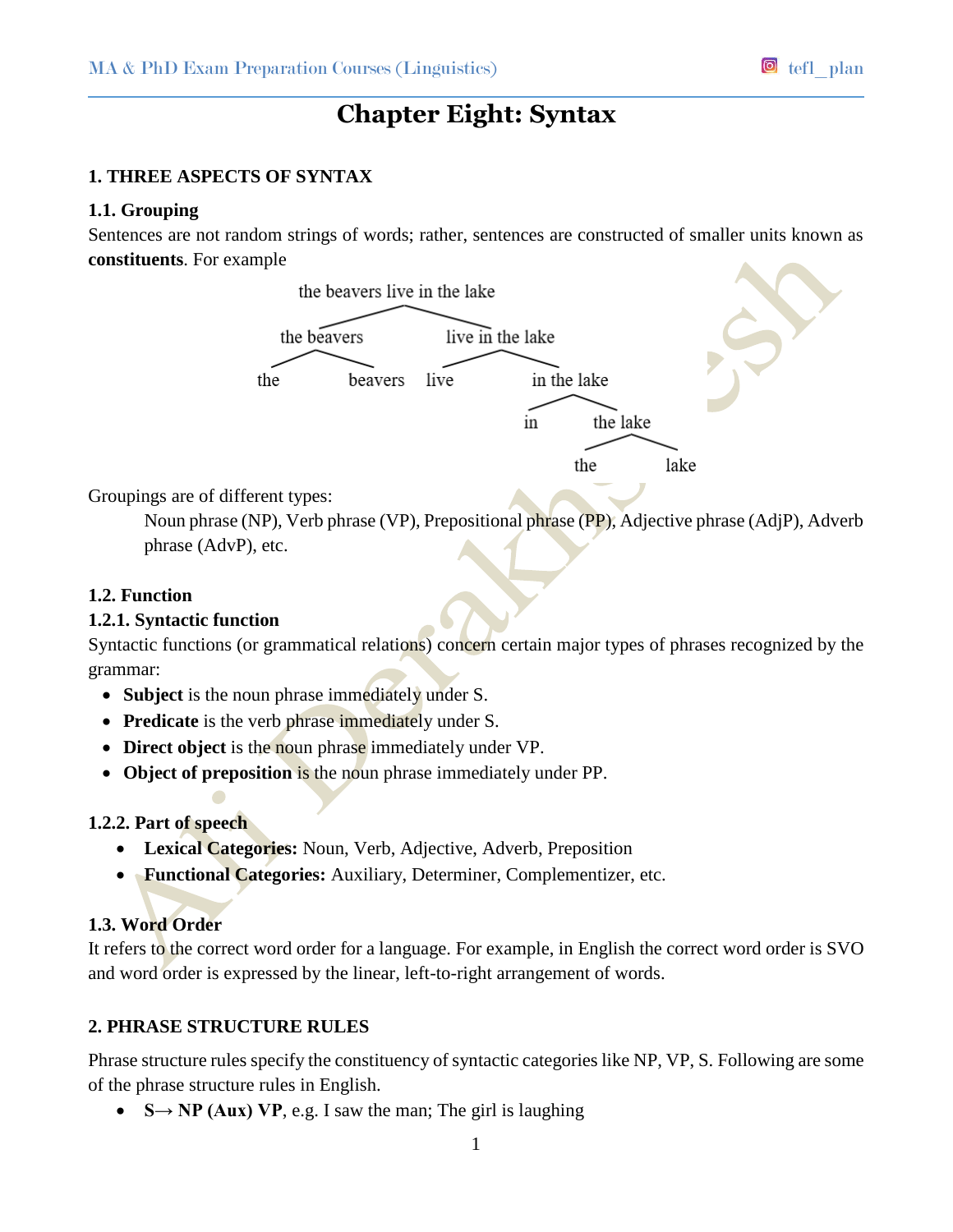- **NP** $\rightarrow$  **(Det)** (AdjP) N (PP) (S), e.g. the young man in blue jeans; the man who is laughing
- $\mathbf{V} = \mathbf{V} = \mathbf{V}$  ({NP, **S**, AdjP}) (PP), e.g. eat the apple; know you are lying; look angry; study at school
- **•**  $PP \rightarrow P NP$ , e.g. to school
- **AdjP** $\rightarrow$  (Deg) Adj (PP), e.g. very serious about this issue
- **CP** $\rightarrow$  **C S**, e.g. (said) that he is a student

# **3. CONSTITUENTS OF A PHRASE**

Each phrasal category consists of three parts; *head*, *complement* and *specifier*.

- **Head** is the central word of a phrase whose lexical category defines the type of a phrase, e.g. N in NP or P in PP.
- **Complement(s)** are the sister constituents of a phrase which come after head*.*
- **Specifier(s)** are the sister constituents of a phrase which come before head.

Then, a noun phrase such as *a book of science* would be like:



- **Coordination** which occurs by using *and*, *or*, *but*, e.g. [The book] *and* [pencil] are on the table. The book is [on the chair] *or* [in my bag]. I [love cats] *but* [hate dogs].
- **Embedding**
	- o Relative clause (RC)

Betty works in a restaurant **which is near a school**.

Betty works in a restaurant **which is near a school** *which was managed by a man.*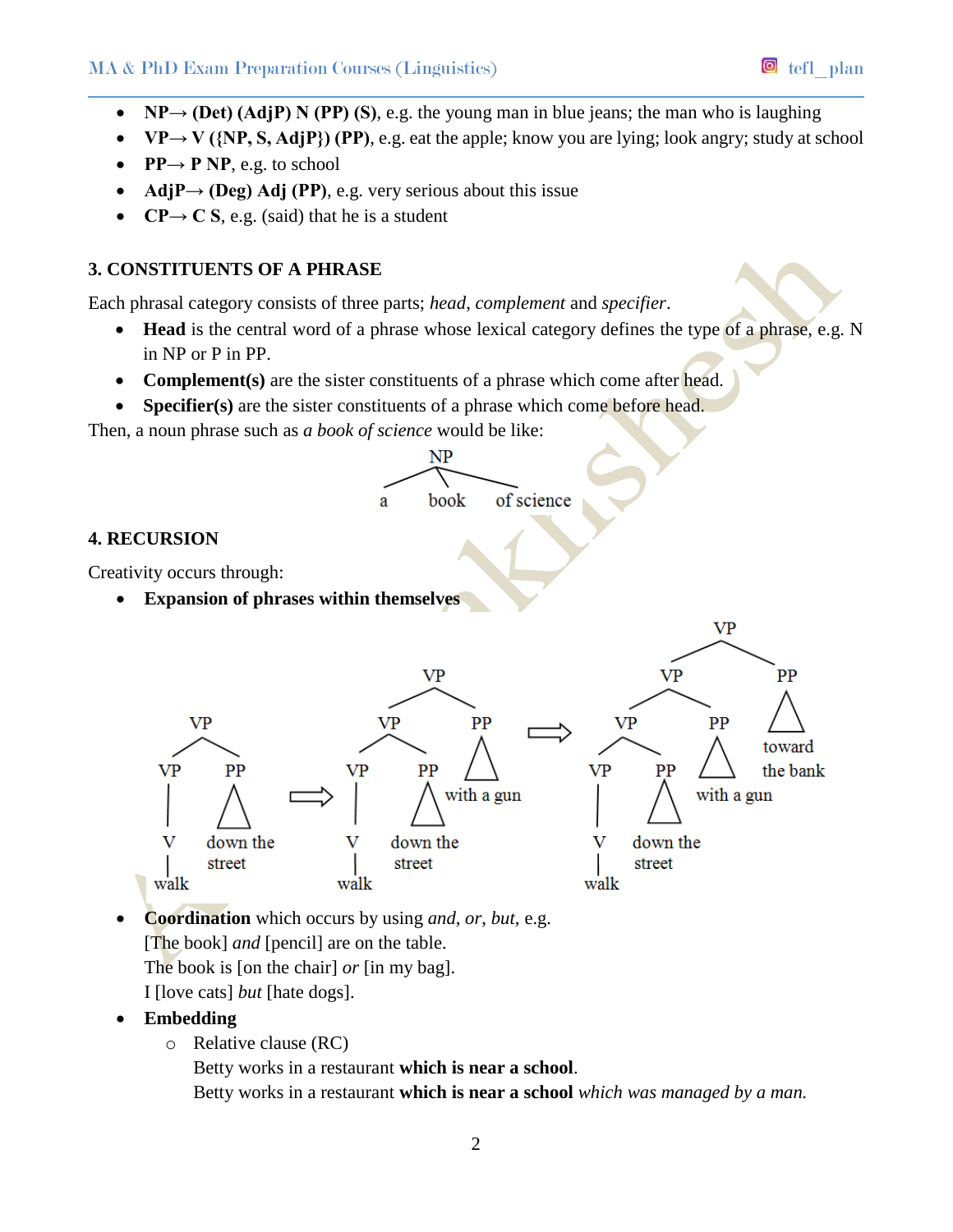Betty works in a restaurant **which is near a school** *which was managed by a man* who is retired now*.*

 $\circ$  Complementizer phrase (CP = S'): complementizer (abbreviated as COMP or C) I know **that Joe arrives by midnight***.* Betty believes *that I know* **that Joe arrives by midnight***.* They think that Betty believes *that I know* **that Joe arrives by midnight**.

## **5. CONSTITUENCY TESTS**

Constituency tests are based on the principle that only entire constituents may be manipulated by syntactic operations.

**Movement**, e.g.

Sandy found the puppy [in the garden]  $\rightarrow$  [In the garden], Sandy found the puppy. Sandy found [the puppy].  $\rightarrow$  [The puppy] was found by Sandy.

- **Clefting:** "It + to be + …… + that/wh-word clause", e.g. Betty bought [a pair of gloves].  $\rightarrow$  It is [a pair of gloves] that Betty bought. Mathew lives [in a mansion].  $\rightarrow$  It is [in a mansion] where Mathew lives.
- **Pseudo-clefting:** "... + to be + that/wh-word clause", or "that/wh-word clause + to be + ...", e.g. Billy planned [a trip to Bulgaria].  $\rightarrow$  [A trip to Bulgaria] is what Billy planned. Billy planned [a trip to Bulgaria].  $\rightarrow$  What Billy planned is [a trip to Bulgaria].

## **Replacement**, e.g.

[That boy in striped coat] is my teacher.  $\rightarrow$  He is my teacher. She doesn't like this [article on linguistics] or that one. Sue married [the teacher of linguistics].  $\rightarrow$  Sue married whom. Fatima [loved the kitten] intensely but Betty did so half-heartedly. I will [resign my post] tomorrow and he will do so on Monday. John used to be very [envious of Sally] but now he is much less so. The man sat [on the chair].  $\rightarrow$  The man sat there. I'll meet you [at ten].  $\rightarrow$  I'll meet you then.

# **Stand alone**, e.g.

Betty borrowed a book from the library. What did Betty borrow from the library? [a book] What did Betty do? [borrowed a book from the library]

## **Coordination**, e.g.

Bob [peeled the potatoes].  $\rightarrow$  Bob [peeled the potatoes] and [shucked the corn]. Can I go [through the tunnel]?  $\rightarrow$  Can I go [through the tunnel] or [over the road]?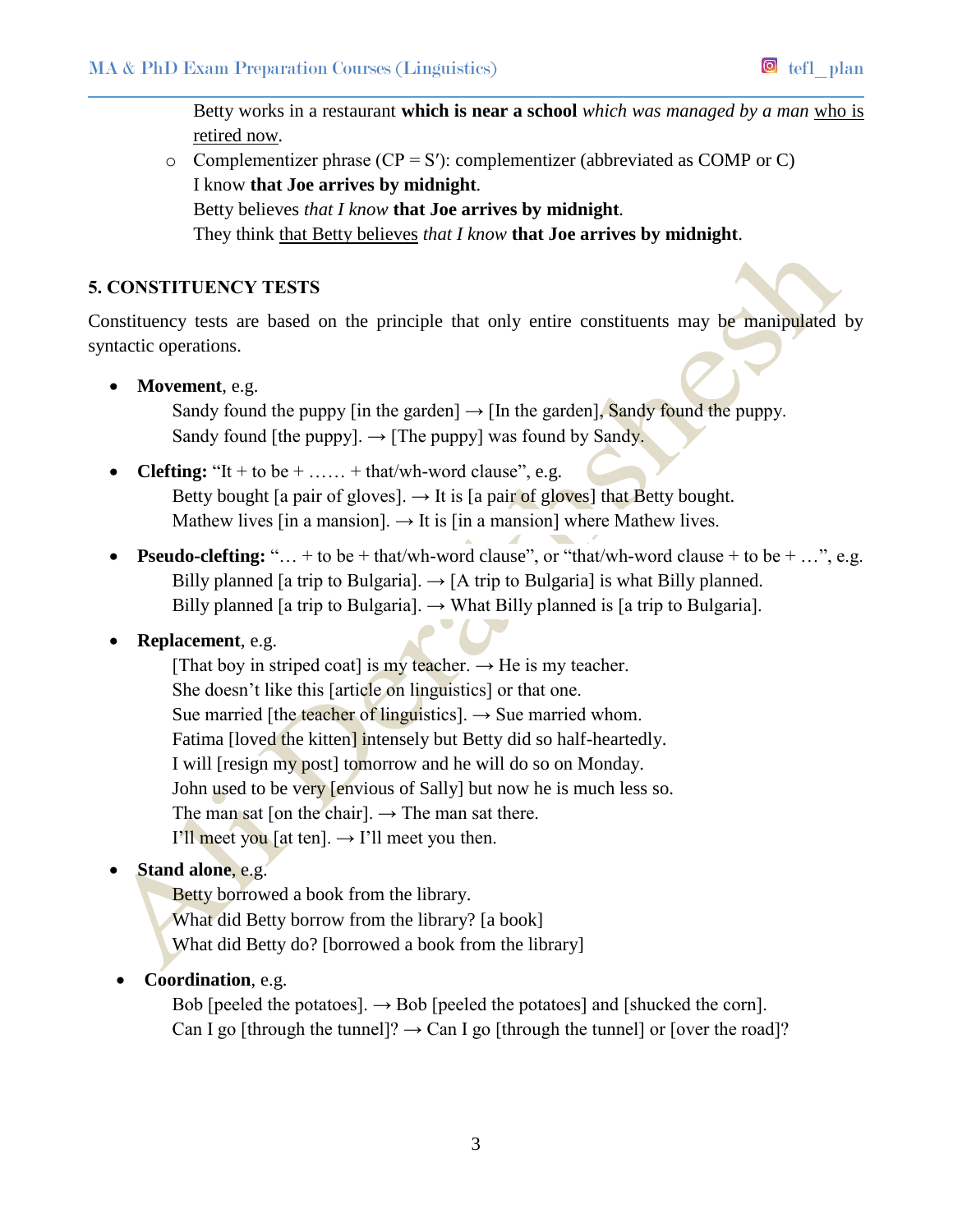#### **6. C-SELECTION**

The information about 'complement types' selected by particular verbs and other lexical items is called **cselection** (*c* stands for category or categorical). Subcategorization takes place between the head of a phrase – the Noun in an NP, the Adjective in an AP, and so on – and its complement(s). Following are some examples of c-selection by different parts of speech:

cry, V, [—] *cry* is a verb and is followed by no category, e.g. *She cried*. put, V, [— NP PP] *put* is a verb and must be followed by an NP and PP category within the VP, e.g. *She put the book on the desk*.

It is possible to use the concept of selection to re-define the different types of verbs (i.e., transitive, linking, and intransitive) which were introduced in traditional grammar:

**Transitive verbs** select an NP, e.g. Fatima saw the flying machine.

**Linking verbs** select an AP, e.g. Betty seems happy.

**Intransitive verbs** select no categories, e.g. Betty slept.

#### **7. TRANSFORMATIONAL RULES**

Transformations are syntactic rules, or principles, that convert the source, deep structures into actual, surface structures.

- $\triangleright$  Note: Functions of TRs
- $\triangleright$  Note: Obligatory TR vs. optional TR

The three levels of adequacy include:

- **Observational adequacy**  $\rightarrow$  determining which are the well-formed expressions in a language, and which are not.
- **Descriptively adequate**  $\rightarrow$  articulating the grammar that competent speakers of a language have internalized, i.e. it provides a principled account for native speakers' intuitions about the structure of these.
- **Explanatory adequacy**  $\rightarrow$  explaining the nature or essence of that competence.

#### **7.1. Topicalization TR**

This rule occurs when an object to which attention is drawn generally becomes the topic of the sentence or conversation:

*I* love dogs very much  $\rightarrow$  Dogs *I* love very much

## **7.2. Dative Movement TR**

The recipient nouns of some languages are termed *dative*. This movement occurs when datives lose their prepositions and move before the patients. For example, in *Can you give a book to her?* the dative noun *her* is moved before the patient, that is, *book* and has lost its preposition.

*Can you give a book to her? → Can you give her a book?*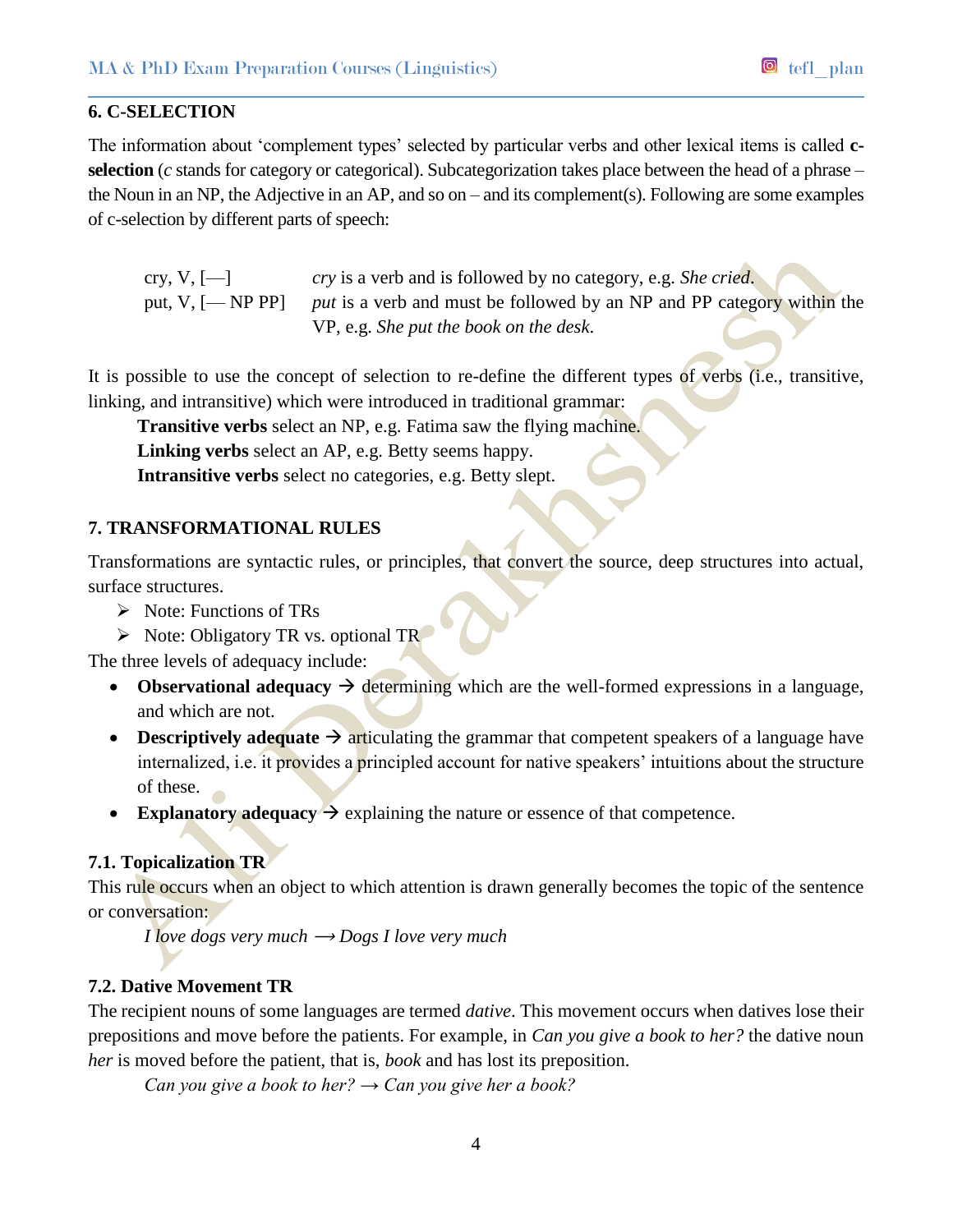### **7.3. Extraposition TR**

This rule moves an embedded complement sentence to the end of the full sentence in which it is embedded:

*That the elves dug those craters surprised the scientists*  $\rightarrow$  *It surprised the scientists that the elves dug those craters.*

# **7.4. Move Aux (**or **Aux inversion) TR**

This rule moves auxiliary verb to a position before subject: *Sara is driving → Is Sara driving?*

#### **7.5. Passive TR**

This rule converts the active form into the passive, thereby rearranging the order and relationships of the noun phrase:

The cat chased the mouse  $\rightarrow$  The mouse was chased by the cat

#### **7.6. PP Preposing TR**

This rule moves any PP to the beginning of a sentence, as long as it is immediately under the VP.



#### **7.7. Reflexivization TR**

Produce deep structure containing all combinations of subject and object in their non-reflexive form, then a reflexivization TR converts all object pronouns that refer to the same person. Below you see two examples: